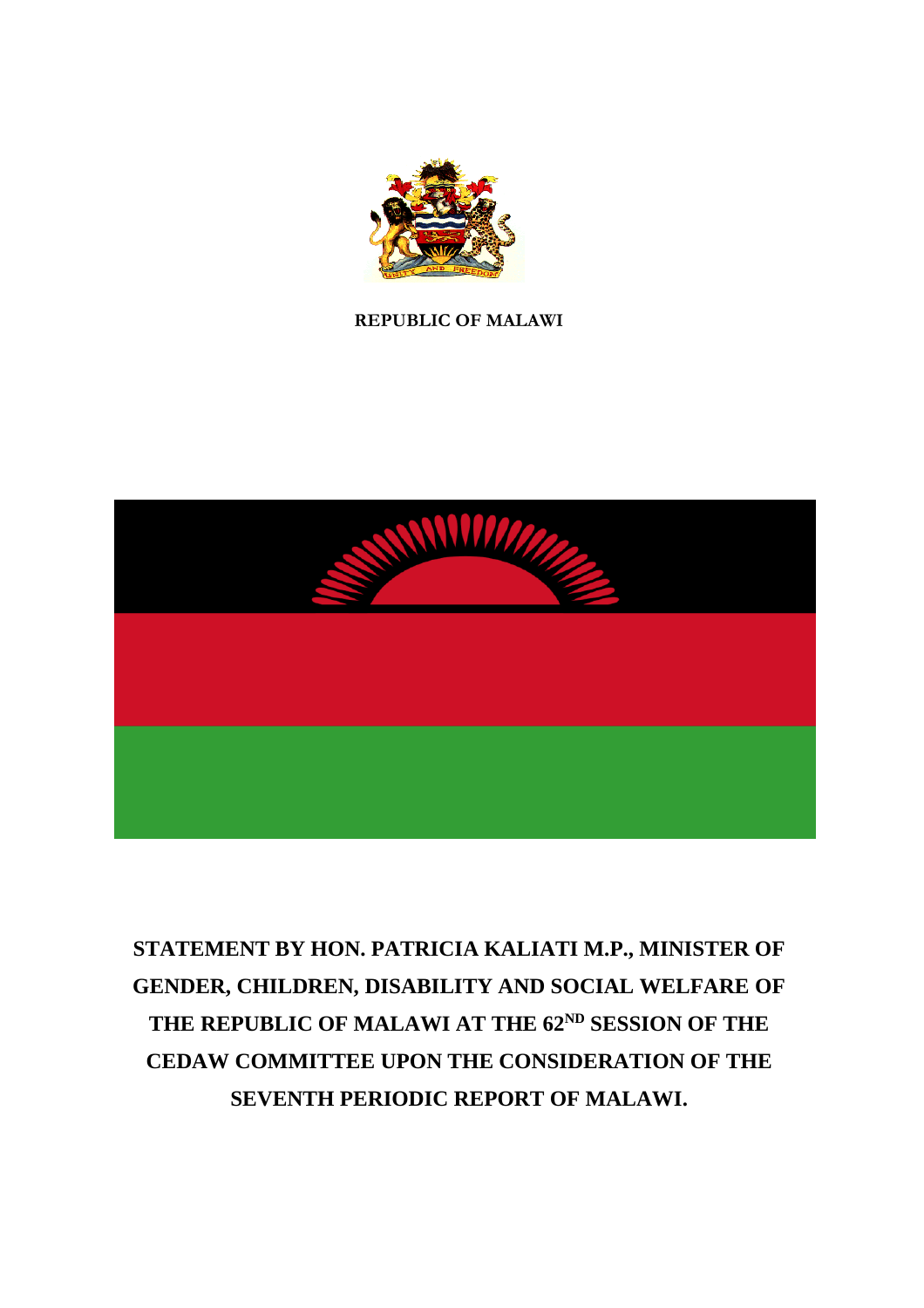## **Chairperson,**

I am greatly honoured and privileged to lead the Malawi delegation to the 62ND Session of the CEDAW Committee. The Government of Malawi is pleased and grateful to have its 7th periodic CEDAW Report reviewed and considered by the committee.

The Government of Malawi has placed women's rights, gender equality and the empowerment of women at the centre of its development agenda. Malawi recognizes that the achievement of a meaningful and equitable social and economic development of the country, hinges on effective mainstreaming of gender and progressive achievement of women empowerment. It is for this reason that Malawi is pleased to present and discuss its 7thReport with your esteemed committee.

## **Chairperson,**

Malawi's 7th Periodic report and the subsequent report on the responses to the list of issues raised by the committee provided considerable details to the implementation status and progress of the CEDAW provisions. My statement therefore is largely providing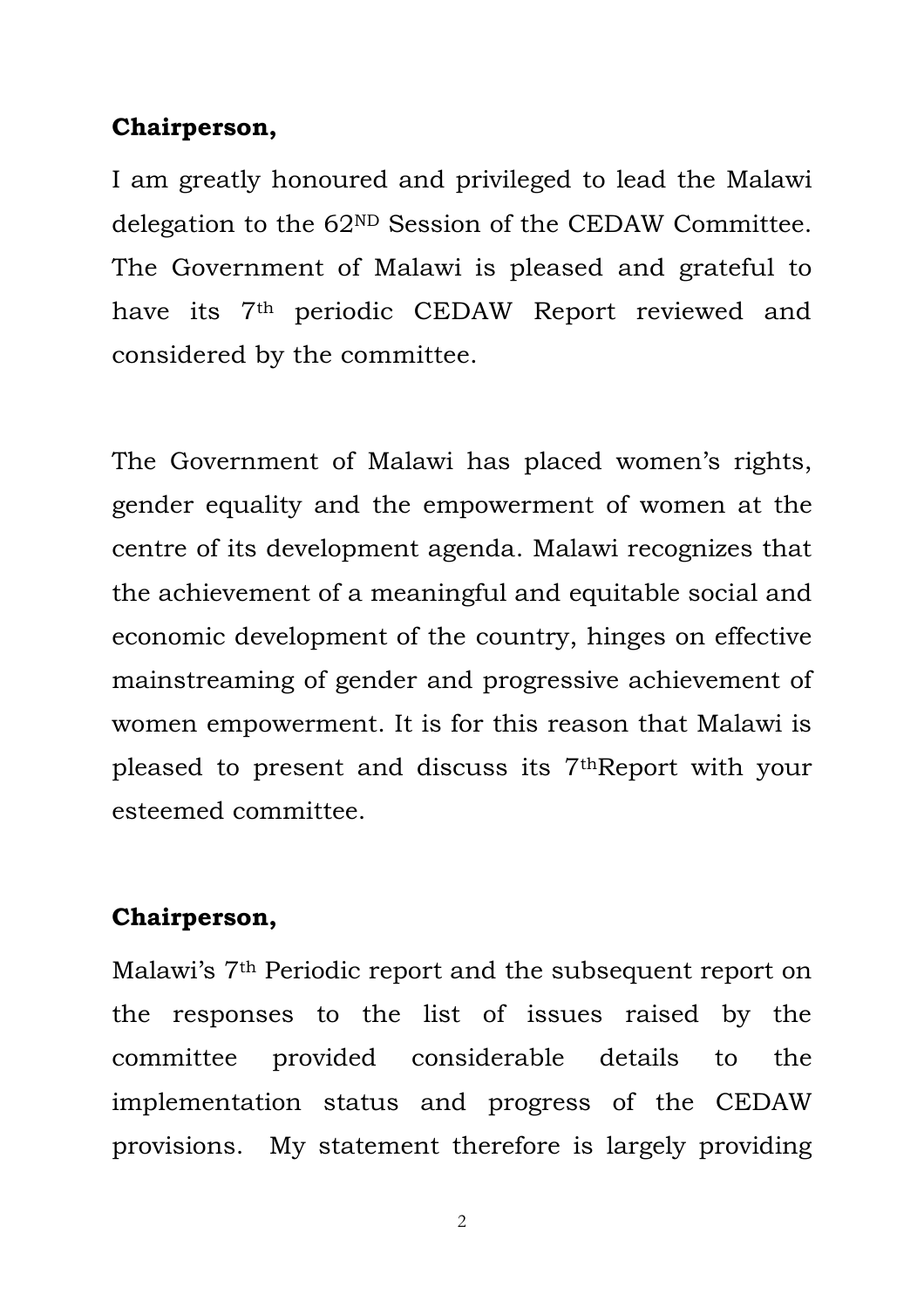additional details on the progress related to the implementation of CEDAW provisions.

In order to achieve meaningful gender equality, the Government of Malawi continues to strengthen its legal framework. In addition to the Gender Equality Act, 2013, which was stated in the report, Malawi has enacted two significant gender related legislations namely: the Marriage, Divorce and Family Relations Act, 2015 and the Trafficking in Persons Act, 2015. The two pieces of legislations offer another opportunity to better protect and promote the rights of women in Malawi. It is pleasing to note that in April, 2015, the President assented to the two laws and they were operationalised on 1stAugust, 2015 and 1st November, 2015 respectively. The commencement dates have also been communicated to all courts and other relevant institutions. The Government is currently developing regulations and guidelines for the effective enforcement and implementation of the gender related laws.

I am also pleased to report that Government has completed the technical review of the Prevention of Domestic Violence Act which will be considered by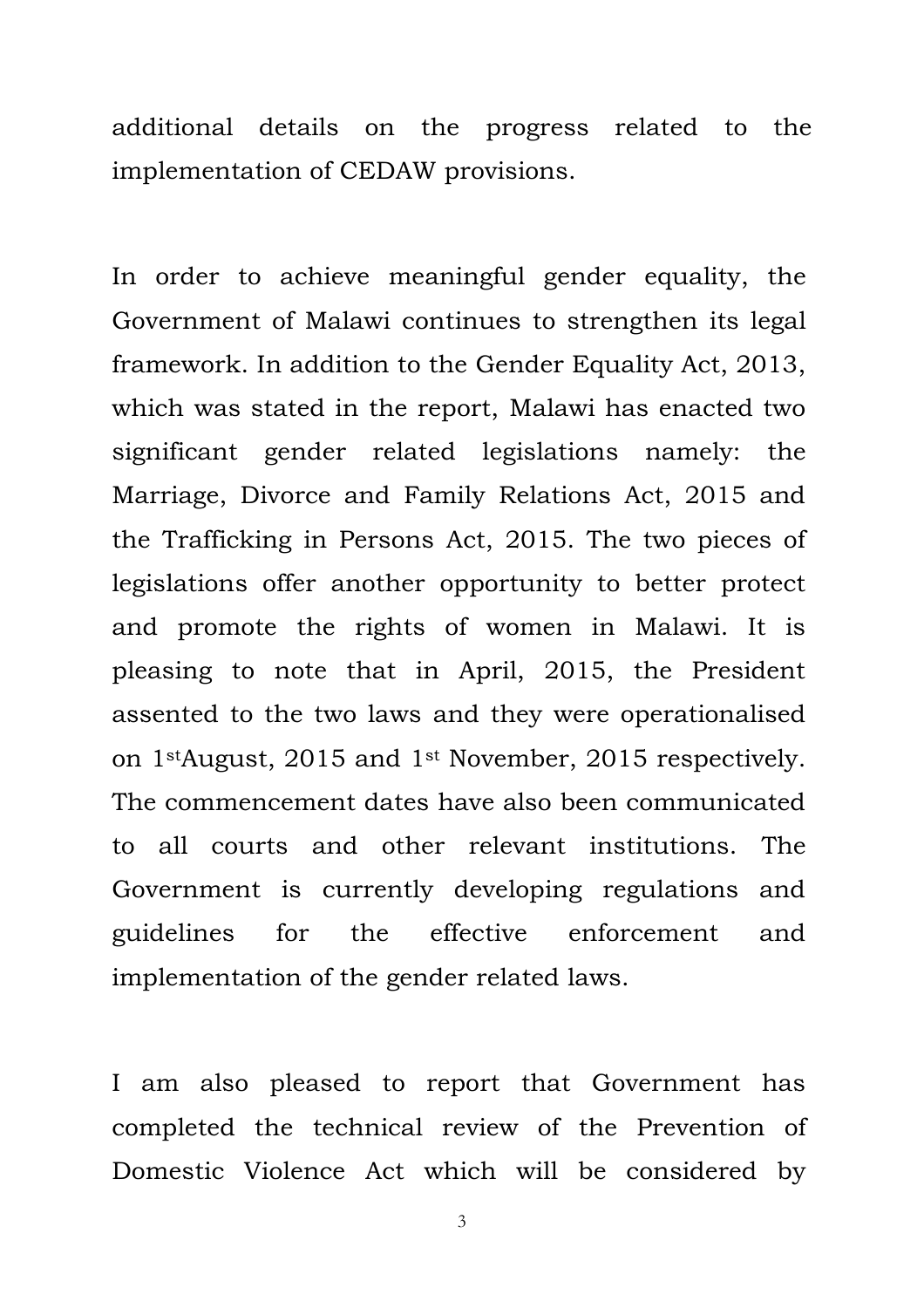Cabinet soon. Land related laws will also be retaken back to the November 2015 Parliament for enactment. The laws will address the inequalities based on sex, gender and marital status; and enhance social protection, development and safeguard the ownership and distribution.

The dissemination processes of the gender related laws are ongoing. My Ministry is spearheading the trainings and orientations of the media, chiefs, front line government workers and the general population.

Further, Malawi has developed user friendly versions of the gender related laws for use by duty bearers and the public namely: Gender Equality; Deceased Estates (Wills, Inheritance and Protection); and Prevention of Domestic Violence Acts. The laws have also been translated into two local languages namely Chewa and Tumbuka.

#### **Chairperson,**

The Government of Malawi, through my Ministry, has embarked on capacity building of all the stakeholders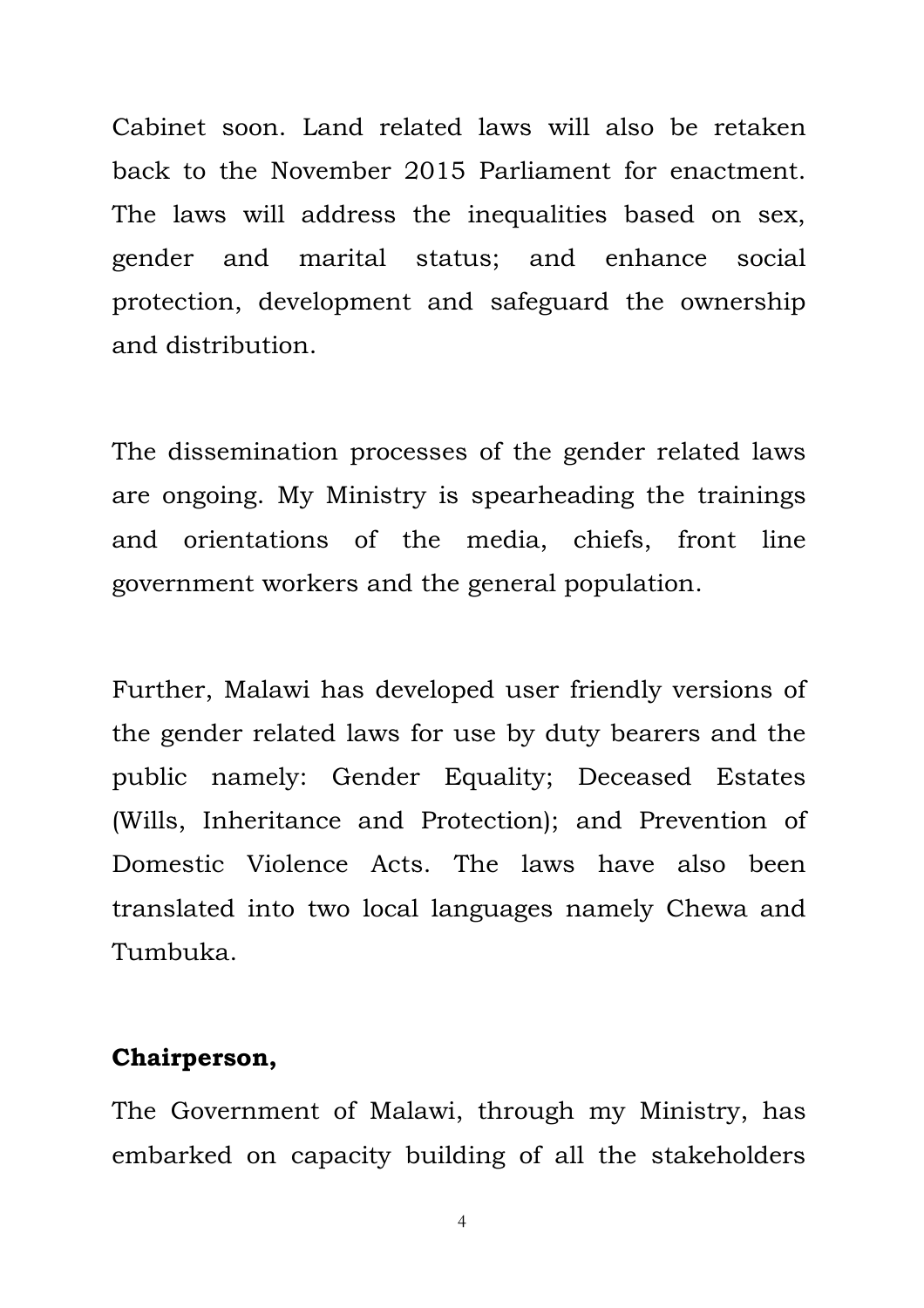using the recently revised Gender Equality Training Manual. In view of the discrimination challenges women face, my Ministry in collaboration with the Human Rights Commission of Malawi has facilitated the development of the Implementation Plan for Gender Equality Act. The Implementation Plan, regulations and guidelines will enhance the enforcement of the Gender Equality Act.

#### **Chairperson**

Recently, Malawi reported that the National Gender Policy was under review. I am pleased to report that Cabinet approved not only the National Gender Policy but also the National Social Welfare Policy in September and October, 2015 respectively. The Community Development, the Older Persons and the Early Childhood Development Policies are at cabinet stage.

The aim of the National Gender Policy is to guide all the gender mainstreaming, budgeting, auditing and women empowerment efforts in the development processes and enhance the participation of women, men, girls and boys for sustainable and equitable development of the country. What is interesting to note is that the policy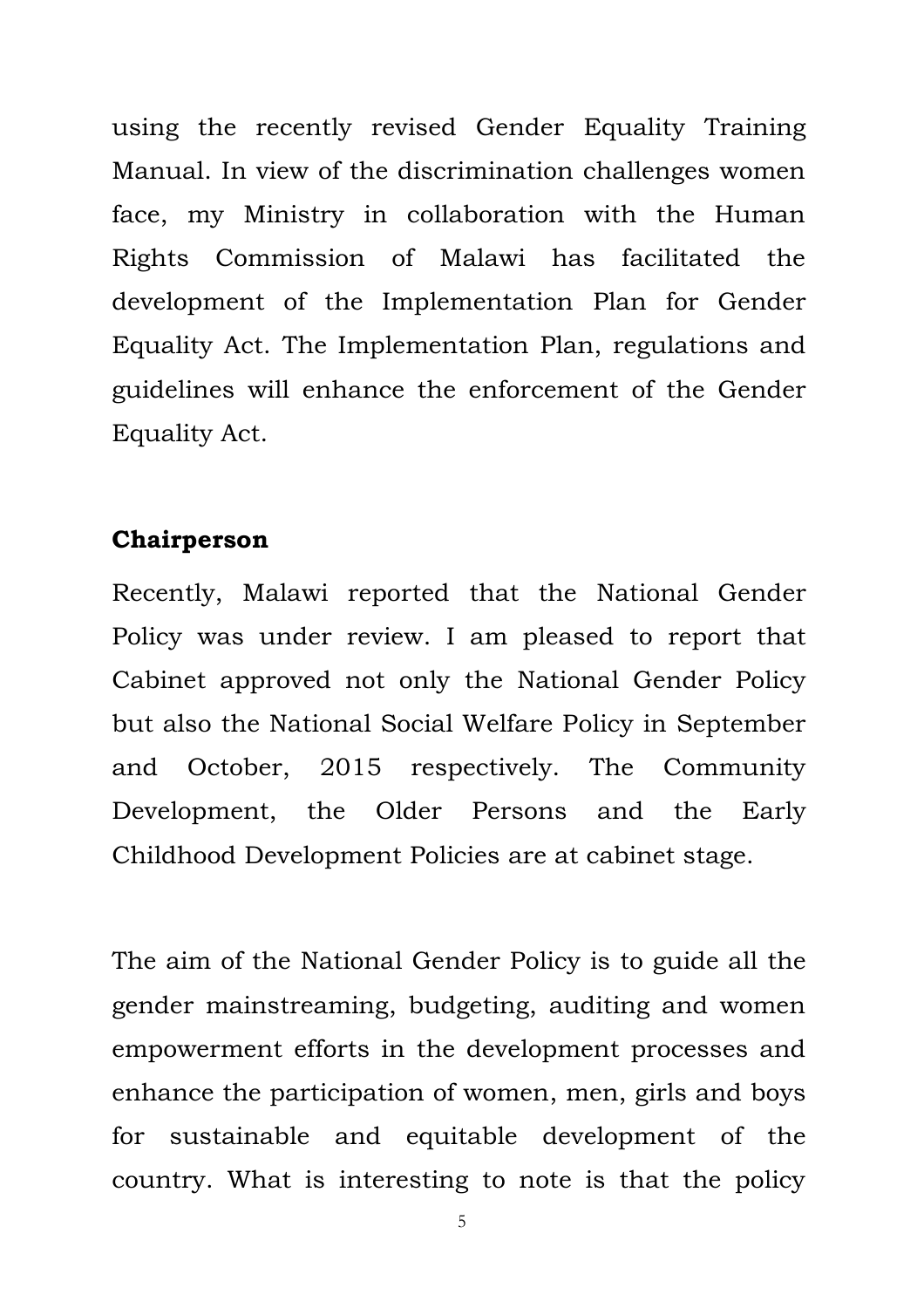has been well aligned with the newly enacted laws and dissemination plan of the same is at an advanced stage. The National Social Welfare Policy will argument the National Gender Policy by strengthening the protecting and rehabilitation of vulnerable and marginalized groups.

#### **Chairperson**

Allow me to report that my Ministry has oriented 13 out of 28 district councils on the newly enacted Marriage, Divorce and Family Relations Act. My Ministry will continue to orient magistrates, prosecuting, social welfare, child protection, community development, courts and others officers to ensure that they have the capacity to manage cases of women's rights violations with a lot of sensitivity and understanding.

#### **Chairperson**,

In order to address gender based violence, the Government has taken different strides to uproot the underlying causes. My Ministry launched a Study Report on *Violence Against Children and Young Women in Malawi* with its corresponding Response Plan in July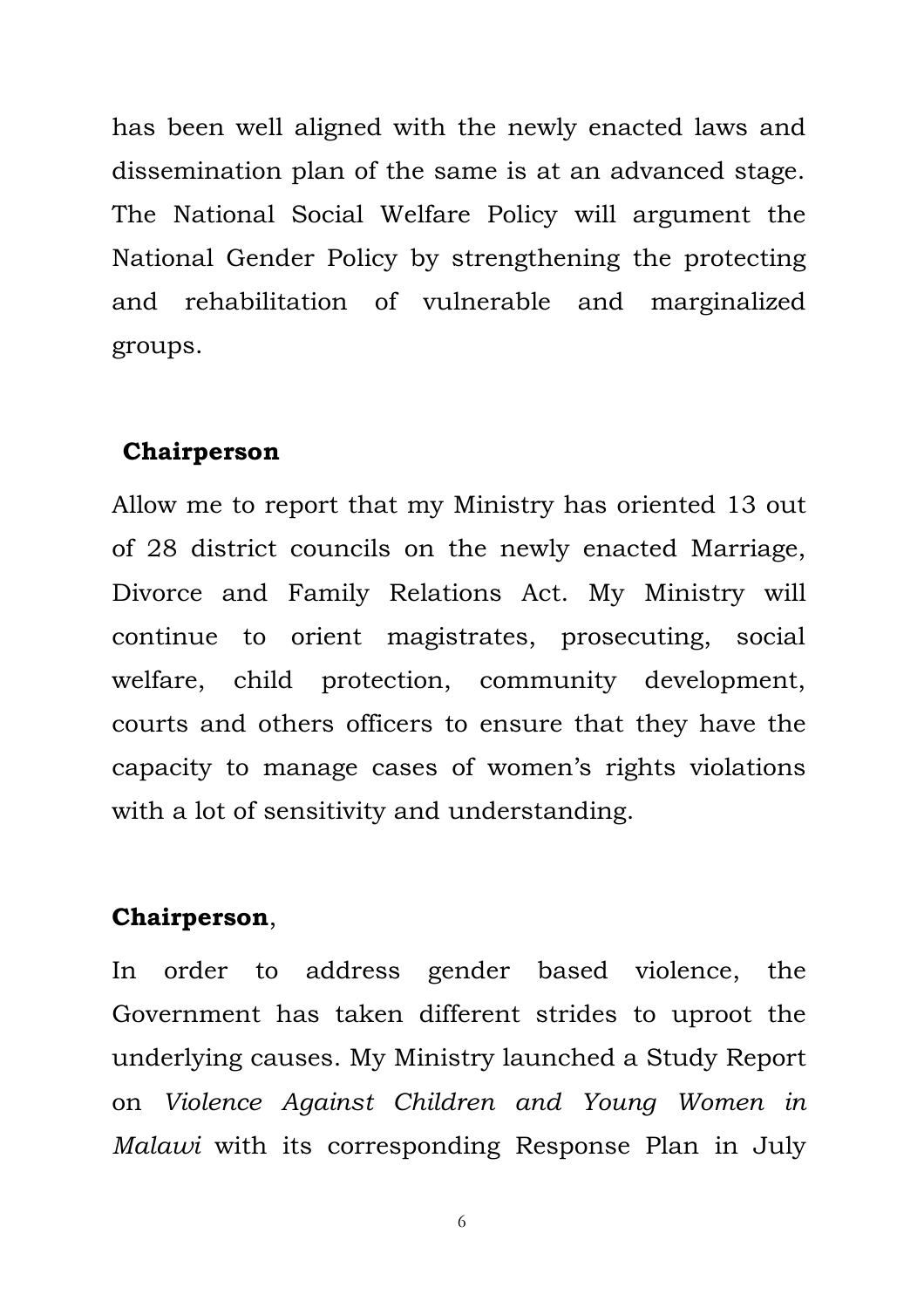2015. In August 2015, my Ministry disseminated all gender based plans namely: *Gender Based Violence National Plan of Action*; *Violence Against Children and Young Women in Malawi and its corresponding Response Plan*; *National Plan of Action for Vulnerable Children*. The purpose of the dissemination is to integrate in all the district council plans gender equality, women rights and empowerment; and the protection of children from violence activities. My Ministry will continue to monitor the implementation of the District Development Plans.

#### **Chairperson**

My Ministry has adopted the recommendation by the Committee to have disaggregated data on Gender Based Violence by strengthening the working relationship with the Malawi Police Service and the community structures for the effective implementation of Gender Based Violence Information Management System. It is anticipated that the Information Management System will be vital in the planning and designing of future gender related programmes.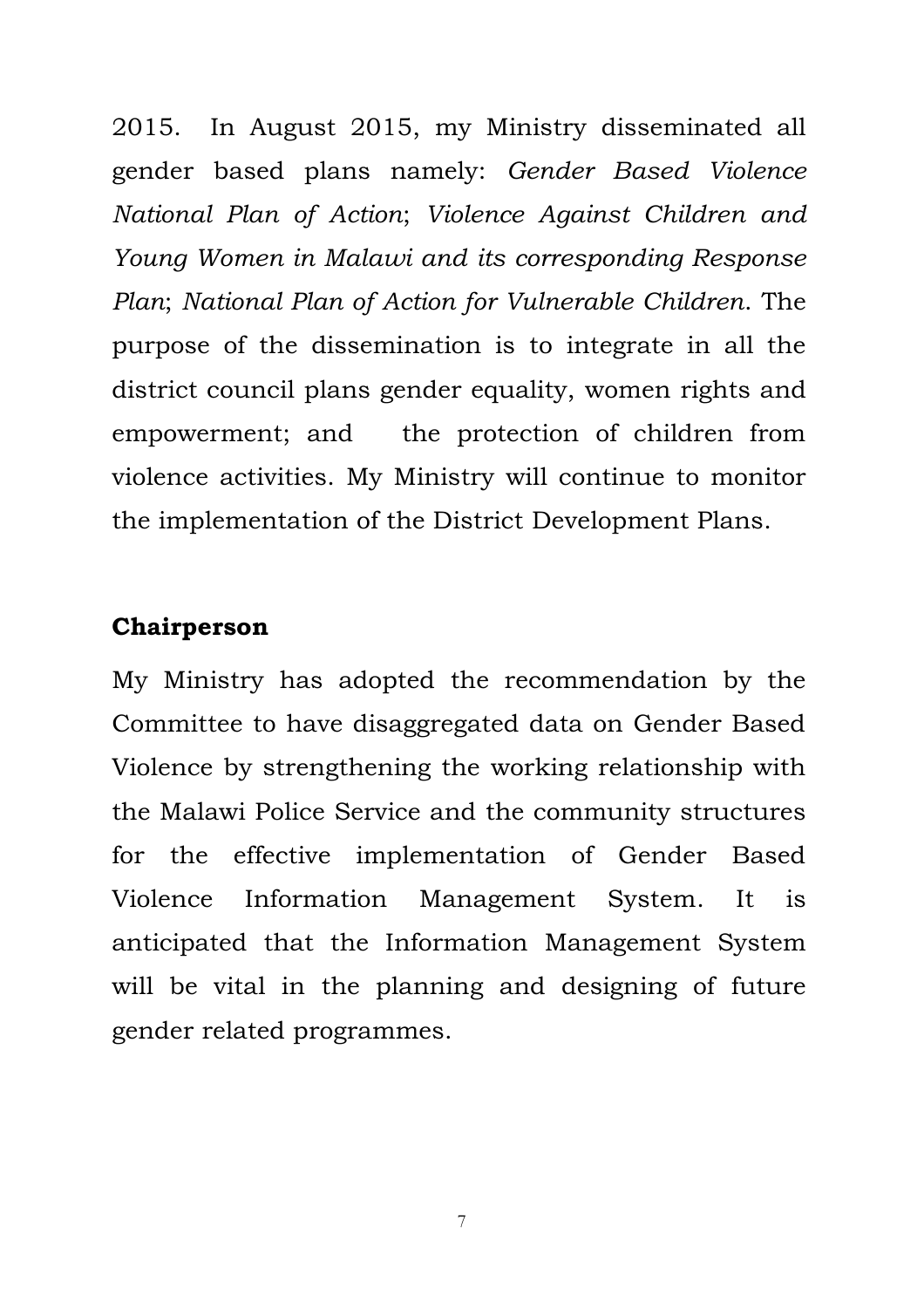#### **Chairperson**

The Government has built the capacity on gender and empowerment of women by recruiting a lawyer who provides legal counsel, handles and coordinate gender based violence cases to improve access to justice by all women and girls. Further, my Ministry in collaboration with the Judiciary is implementing mobile prosecution clinics and mobile courts that are supported by implementing partners to GEWE programme. The mobile prosecutions facilitate access to justice to women and other vulnerable groups in hard to reach communities.

#### **Chairperson**

In light of the increased poverty that women in both urban and rural areas face, my Ministry in collaboration with Ministries responsible for Industry and Trade; Labour; Lands; Agriculture; Energy; Education; Health; and Finance; and other stakeholders has facilitated the development of Women's Economic Empowerment Implementation Plan. The implementation of the Plan will further address the existing gender stereotypes and ensure vulnerable groups including women benefit from socio-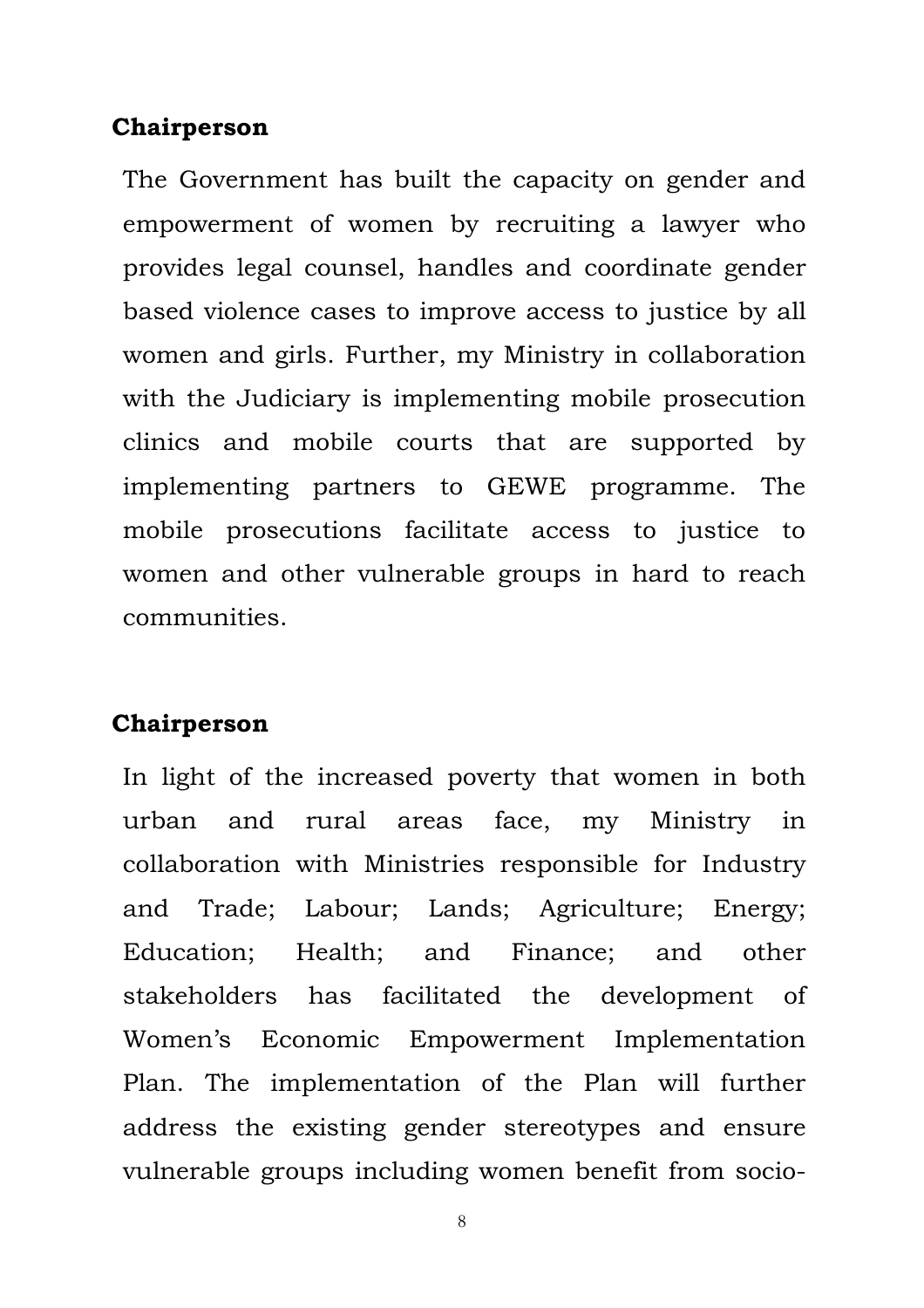economic empowerment initiatives. The Government is also implementing social protection programmes like the Social Cash Transfer; Gender Equality and Women Empowerment; Keeping Girls in School; and School Feeding; Community Savings and Investment; and *Mmera Mpoyamba* Programmes.

#### **Chairperson**

To address high rates of school drop-outs and the low retention of girls at both primary and secondary levels, the Ministry responsible for Education is coordinating the implementation of the National Girls Education Strategy (NGES 2014 – 2018) to accelerate interventions aimed at strengthening girl's education. The Ministry is also developing an Implementation Plan for Education Act which addresses most of the challenges girls face in schools. The Ministry has strengthened the implementation of the Re-admission Policy aimed at the reintegration of teenage mothers into the formal school system. Over 650,000 girls have under this programme been readmitted back to school using provision of bursaries and accessories at all levels of education.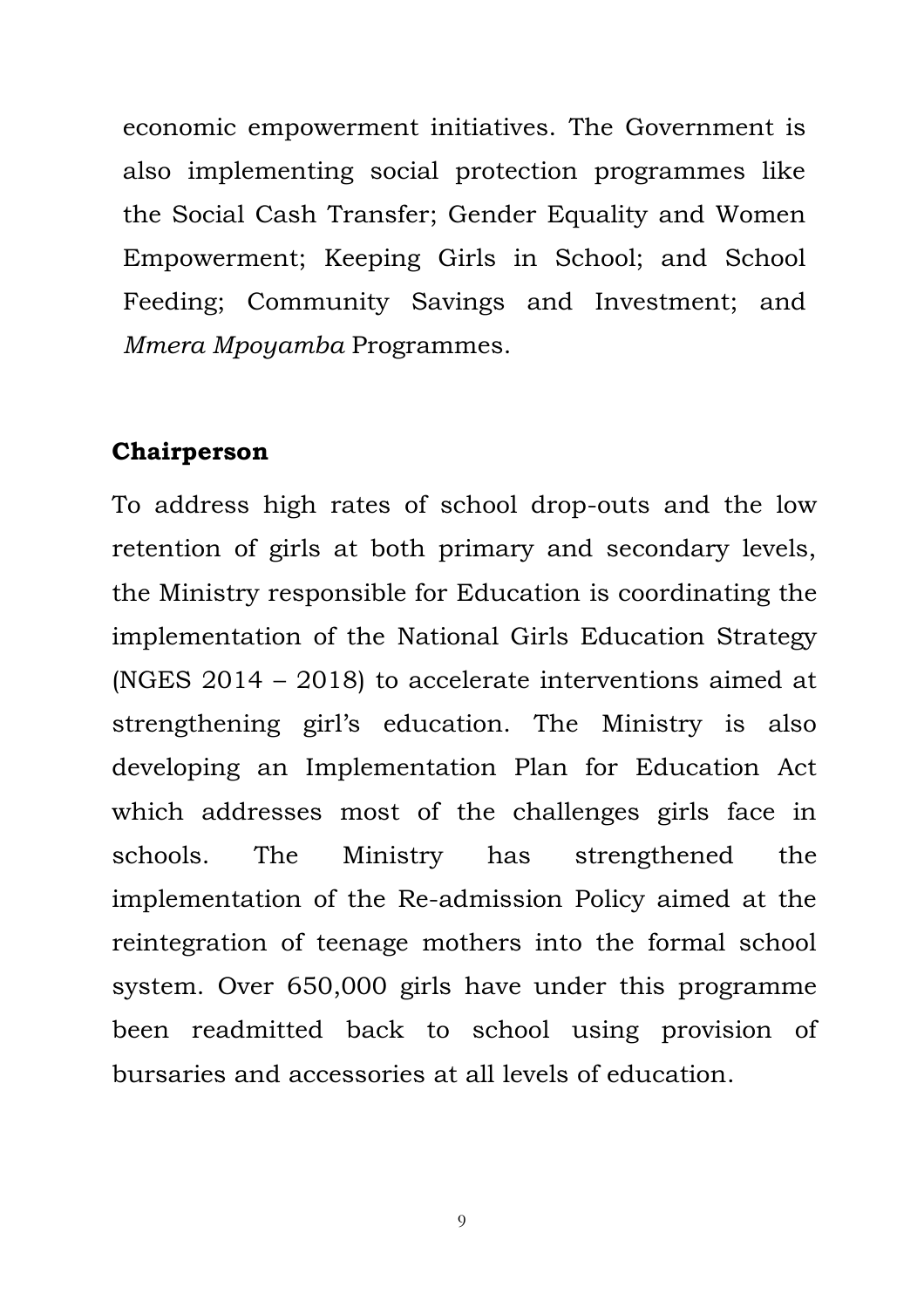#### **Chairperson**,

Although the Government has registered significant developments in the establishment of a strong legal framework for the gender equality, women empowerment and promotion of women rights, I wish to report that in certain areas the progress is slow. For instance, the women representation in Parliament has gone down from 43 in 2009 to 32 women in 2014. In view of these, my Ministry in collaboration with the civil society organizations, academia and women groups, is working with Electoral Commission to introduce gender neutral political quotas proposed under the Gender Equality Statute Report from the Law Commission. The electoral law review process is also underway.

Despite the challenges of inadequate resources to the gender sector which is exacerbated by inadequate coordination mechanisms, the Government is working with relevant partners to increase the budgetary allocation and identify and place Gender Focal Points in all Ministries, Departments and Agencies within the public sector. In addition, the President of Malawi as one of the eight global *He For She* Champion has requested for tangible deliverables on ending child marriage,